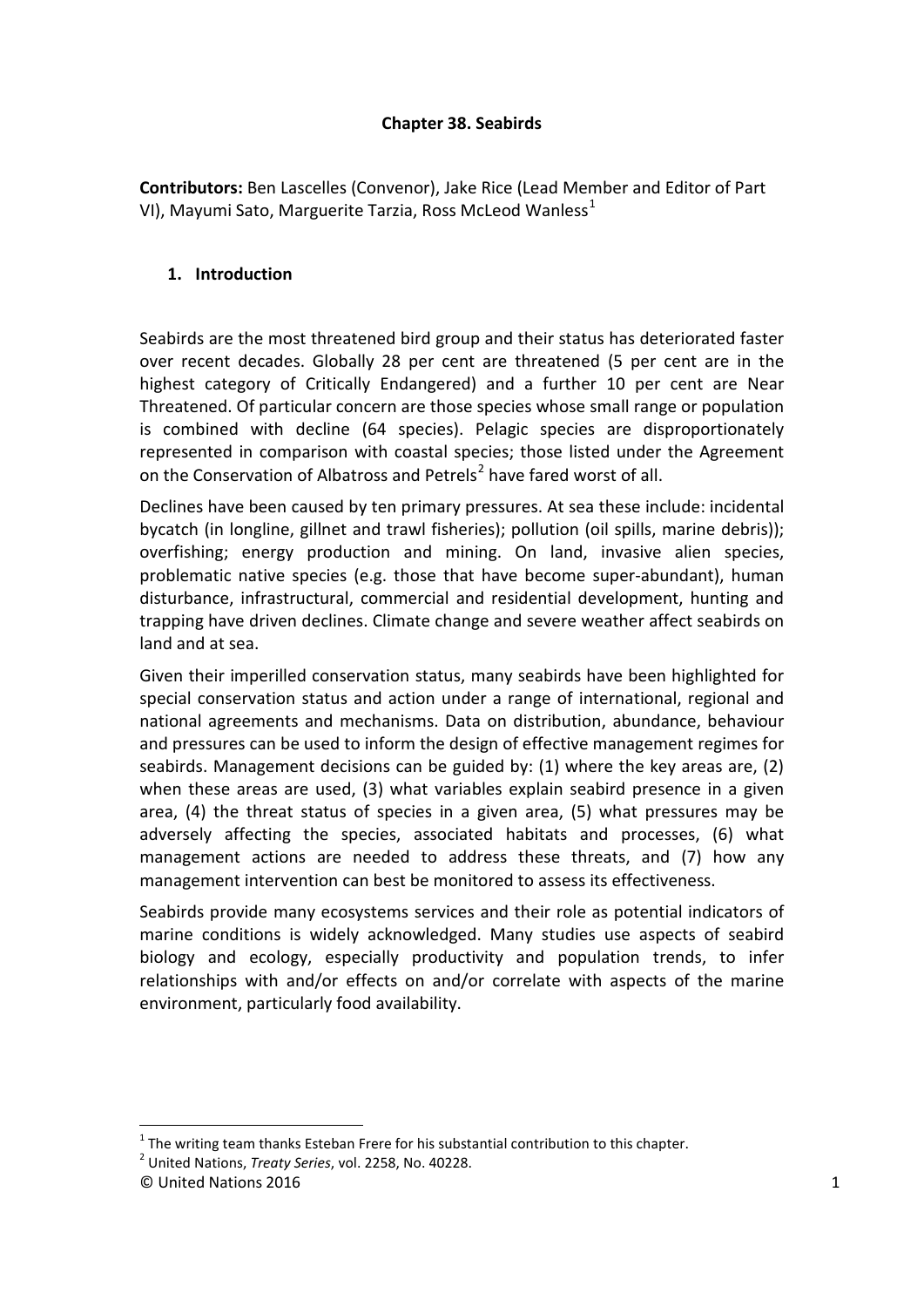#### **2. Population trends or conservation status**

#### *2.1 Aggregated at global scale*

Croxall et al. (2012) reviewed 346 seabird species and found that overall, seabirds are more threatened than other comparable groups of birds and their status has deteriorated faster over recent decades. In terms of the categories used in the International Union for the Conservation of Nature (IUCN) Red List, globally 97 species (28 per cent) are threatened, with17 species (5 per cent) in the highest category of Critically Endangered) and a further 10 per cent Near Threatened. Only four species, all storm petrels, are regarded as Data Deficient; three species are considered Extinct, and two other species are Possibly Extinct. Of the 132 threatened and Near Threatened seabird species 70 (53 per cent) qualify by virtue of their very small population and/or range. 66 species (50 per cent) qualify by virtue of having undergone rapid population decline. Of particular concern are those with both small range and/or population as well as having undergone decline (64 species; 48 per cent); this includes six species of penguins, 17 of gadfly petrels and eight of cormorants. Pelagic species are disproportionately represented in all categories in comparison with coastal species (Figure 1). 57 species (17 per cent) are increasing; for many, such as the 17 gull species, this is doubtless due to their abilities to exploit close links with human activities.



Figure 1. Proportion of species in each IUCN Red List category for pelagic species, coastal residents and coastal non-breeding visitors. Figures give number of species (for totals >5). Source: Croxall et al., 2012.

A broader, but less sensitive, measure of overall trends is provided by the Red List Index (Butchart et al., 2004; 2007), which measures trends in extinction risk (based on the movement of species through IUCN Red List categories owing to genuine improvement or deterioration in status) and is virtually the only trend indicator currently available for seabirds on a worldwide and/or regional basis. It shows (Figure 2) that, over the last 20 years, seabirds have had a substantially poorer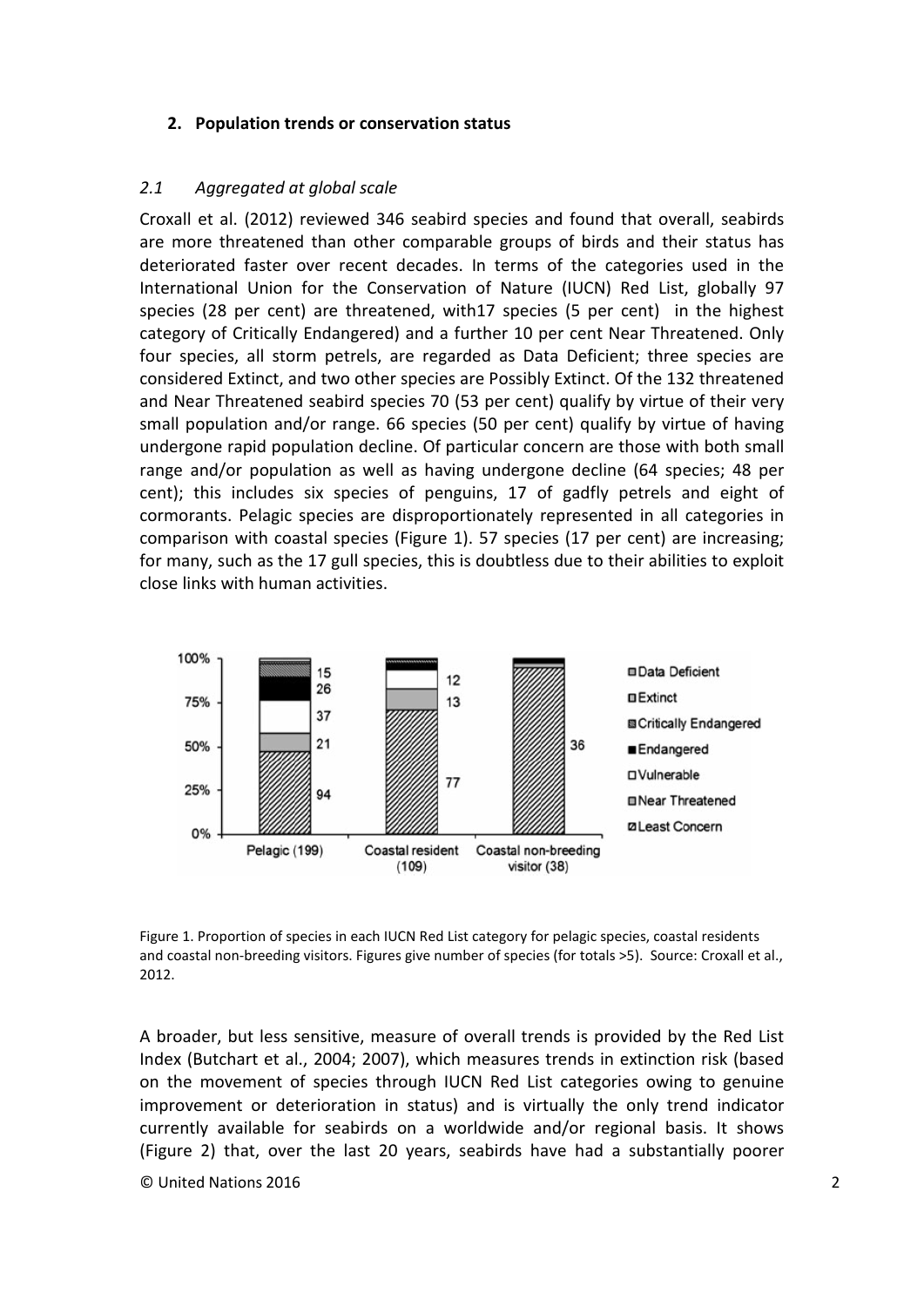conservation status than non-seabirds and that they have deteriorated faster over this period. Pelagic species are more threatened and have deteriorated faster than coastal species, and this difference is particularly pronounced for the albatrosses and large petrels that are covered by the 2004 Agreement on the Conservation of Albatross and Petrels ([ACAP] BirdLife International, 2012).



Figure 2. Red List Index of species survival for all bird species (n=9,853 non-Data Deficient species extant in 1988), all seabirds (n=339) and ACAP (Agreement on Conservation of Albatross and Petrels) listed species (n=29). Values for the latter are projected to 2012 based on data from the 2012 IUCN Red List to be published later this year. RLI values relate to the proportion of species expected to remain extant in the near future without additional conservation action. An RLI value of 1.0 equates to all species being categorized as of Least Concern, and hence that none are expected to become extinct in the near future. An RLI value of zero indicates that all species have become Extinct. See Butchart et al 2004 for further explanation. Source: BirdLife International 2012.



For major taxonomic and/or geographic subdivisions

Figure 3. Percentage of species in each IUCN Red List category for the major seabird families. Figures give number of species. Source: Croxall et al., 2012.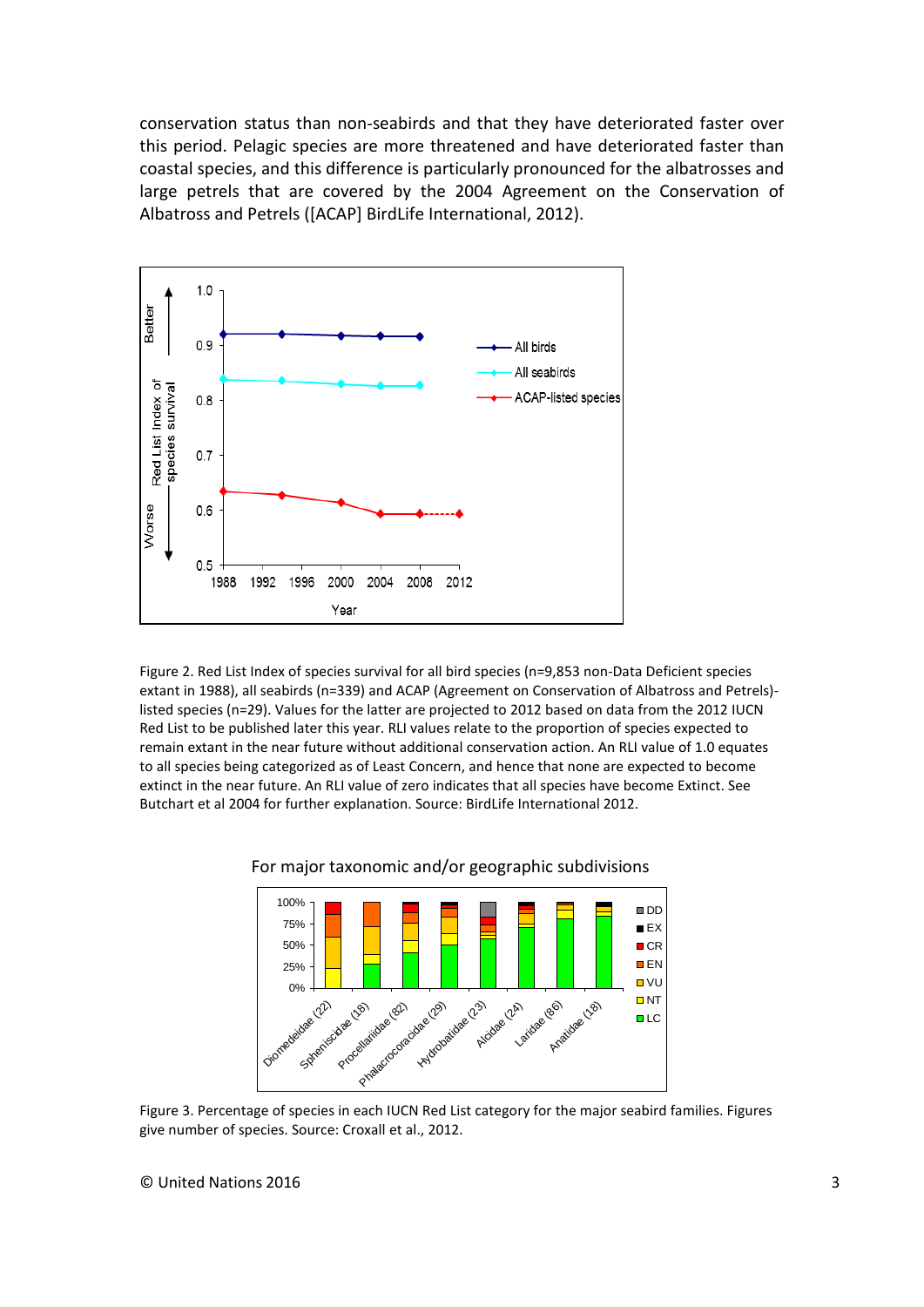Reviewing the pattern taxonomically (Figure 3) reveals that, of the main families (which together account for 87 per cent of species), the most threatened are the albatrosses/petrels (Diomedeidae/Procellariiformes and penguins (Sphenisciformes).Together these (represent nearly one half (43 per cent) of all seabirds and contain many pelagic species. Conservation of Diomedeidae benefits considerably from ACAP. Within Procellariiformes the genera *Pterodroma* and *Pseudobulweria* are the next most threatened and a special internet forum has recently been established to promote priority conservation action for them: Gadfly Petrel Conservation Group; www.gadflypetrel.ning.com.

#### *2.2 Special conservation status issues*

Given their imperilled conservation status, many seabirds have been highlighted for special conservation status and action under a range of international, regional and national agreements and mechanisms. However, because seabirds are highly mobile and migrate, they are exposed to vagaries of differing levels of protection across international (and non-governmental) regions. Those agreements and mechanisms currently most actively undertaking work include ACAP (30 species), EU Birds Directive (all seabirds in the EU), the Convention for the Protection of the Marine Environment of the North-East Atlantic<sup>[3](#page-3-0)</sup> (OSPAR Convention) (9 species), the Agreement on the Conservation of African-Eurasian Migratory Waterbirds<sup>[4](#page-3-1)</sup> (82 species), East Asian-Australasian Flyway Partnership (39 species), the [Convention for](http://195.97.36.231/dbases/webdocs/BCP/BC76_Eng.pdf)  [the Protection of the Mediterranean Sea Against Pollution](http://195.97.36.231/dbases/webdocs/BCP/BC76_Eng.pdf)<sup>[5](#page-3-2)</sup> (Barcelona Convention) (14 species), Convention on the Conservation of Migratory Species of Wild Animals<sup>[6](#page-3-3)</sup> (CMS; 20 seabird species are listed on Annex I; 50 on Annex II), the Convention on the conservation of European wildlife and natural habitats<sup>[7](#page-3-4)</sup> (Bern Convention) (over 30 species), Helsinki Commission (HELCOM; 11 species), the Convention on the Protection of the Black Sea Against Pollution<sup>[8](#page-3-5)</sup> (Bucharest Convention) (2 species), Commission for the Conservation of Antarctic Marine Living Resources (CCAMLR; 7 species), Convention for Arctic Flora and Fauna (3 species), Migratory Bird Treaty Act (139 species)**,** North American Agreement on Environmental Cooperation (1 species), Trilateral Committee for Wildlife and Ecosystem Conservation and Management (1 species), and the Convention on International Trade in Endangered Species of Wild Fauna and Flora<sup>[9](#page-3-6)</sup> (CITES) (6 species). Other agreements that have this remit but are not yet active include the Nairobi Convention for the Protection, Management and Development of the Marine and Coastal Environment of the Eastern African Region<sup>[10](#page-3-7)</sup> (Nairobi Convention) (47 species), the Regional Convention for the Conservation of

**.** 

<span id="page-3-2"></span>

<span id="page-3-3"></span>

<span id="page-3-4"></span>

<span id="page-3-5"></span>

<span id="page-3-6"></span>

<span id="page-3-1"></span><span id="page-3-0"></span><sup>&</sup>lt;sup>3</sup> United Nations, *Treaty Series*, vol. 2354, No. 42279.<br>
<sup>4</sup> Ibid., vol. 2365, No. 42632.<br>
<sup>5</sup> Ibid., vol. 1102, No. 16908.<br>
<sup>6</sup> Ibid., vol. 1651, No. 28395.<br>
<sup>7</sup> Ibid., vol. 1284, No. 21159.<br>
<sup>8</sup> Ibid., vol. 1764, No.

<span id="page-3-7"></span><sup>©</sup> United Nations 2016 4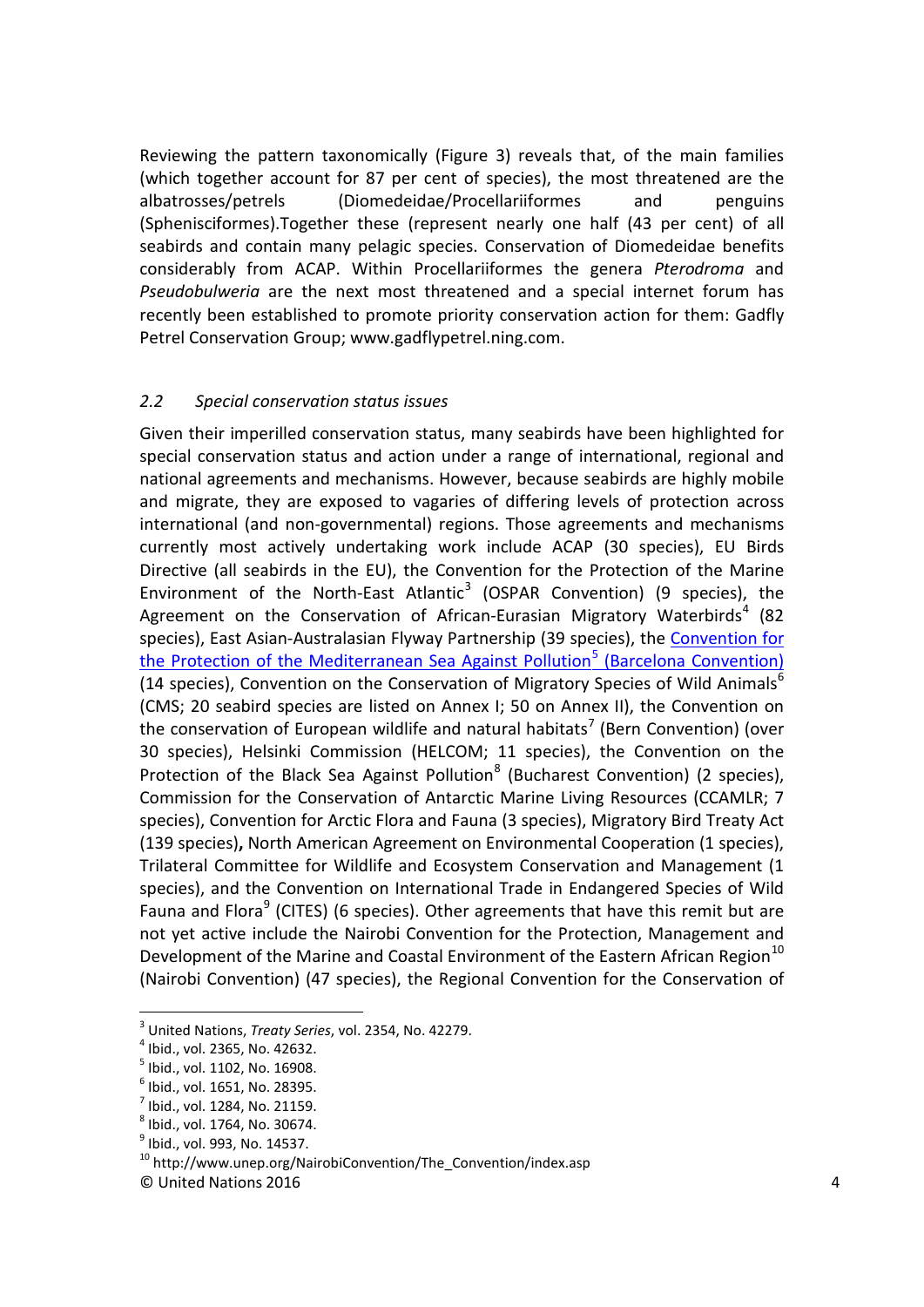the Red Sea and Gulf of Aden Environment<sup>[11](#page-4-0)</sup> (Jeddah Convention) (lists not yet provided by contracting parties), the Convention for Cooperation in the Protection, Management and Development of the Marine and Coastal Environment of the Atlantic Coast of the West, Central and Southern Africa Region<sup>[12](#page-4-1)</sup> (Abidjan Convention) (considering adding a species list), and the Convention for the Protection and Development of the Marine Environment in the Wider Caribbean Region (WCR)<sup>[13](#page-4-2)</sup> (Cartagena Convention) (5 species). In addition to the above agreements, Regional Fisheries Management Organisations (RFMOs) have also begun to adopt strategies that address incidental seabird bycatch. Level of regulation varies across RFMOs but includes combinations of the use of one or more bycatch mitigation measures in certain areas, data collection through observer programmes and use of monitoring, surveillance and compliance measures.

# **3. Key pressures linked to trends**

The majority of seabirds are highly migratory species that require a variety of marine and terrestrial habitats during different seasons and life stages (Lascelles et al, 2014). Many seabirds are long-lived and slow reproducing. These characteristics make them particularly vulnerable to a wide range of pressures, where even quite small increases in mortality can lead to significant population declines. In addition, many seabirds have highly specialised diets, being reliant on just a few prey species, the abundance and distribution of which can alter dramatically in response to abrupt environmental changes.

Croxall et al. (2012) found that globally, of the top 10 pressures on threatened seabirds (Figure 4), invasive species typically acting at the breeding site potentially affect 73 species (75 per cent) of all threatened seabird species and nearly twice as many as any other single threat, although in some cases the threat is of a potential future impact. The remaining pressures are fairly evenly divided between: (a) those acting mainly at the breeding site, namely problematic native species (e.g. those that have become superabundant - 31 species, 32 per cent), human disturbance (26 species, 27 per cent), infrastructural, commercial, and residential development (14 species, 14 per cent) and (b) those acting mainly at sea in relation to foraging, moulting or migration areas/aggregations, namely, bycatch in longline, gillnet and trawl fisheries (40 species, 41 per cent), pollution (30 species, 31 per cent), overfishing and/or inappropriate spatial management of fisheries (10 species, 10 per cent). Hunting and trapping (23 species, 24 per cent) and energy production and mining (10 species, 10 per cent) affect both domains, the former more at breeding sites, the latter more in relation to foraging areas, flight paths and flyways. Climate change and severe weather (39 species, 40 per cent), as currently assessed, largely reflect adverse weather and flooding at breeding sites. However, the impact of sea

**.** 

<span id="page-4-1"></span><span id="page-4-0"></span><sup>&</sup>lt;sup>11</sup> http://www.persga.org/Documents/Doc\_62\_20090211112825.pdf<br><sup>12</sup>http://abidjanconvention.org/index.php?option=com\_content&view=article&id=100&Itemid=200&I ang=en

<span id="page-4-2"></span><sup>13</sup> United Nations, *Treaty Series*, vol. 1506, No. 25974.

<sup>©</sup> United Nations 2016 5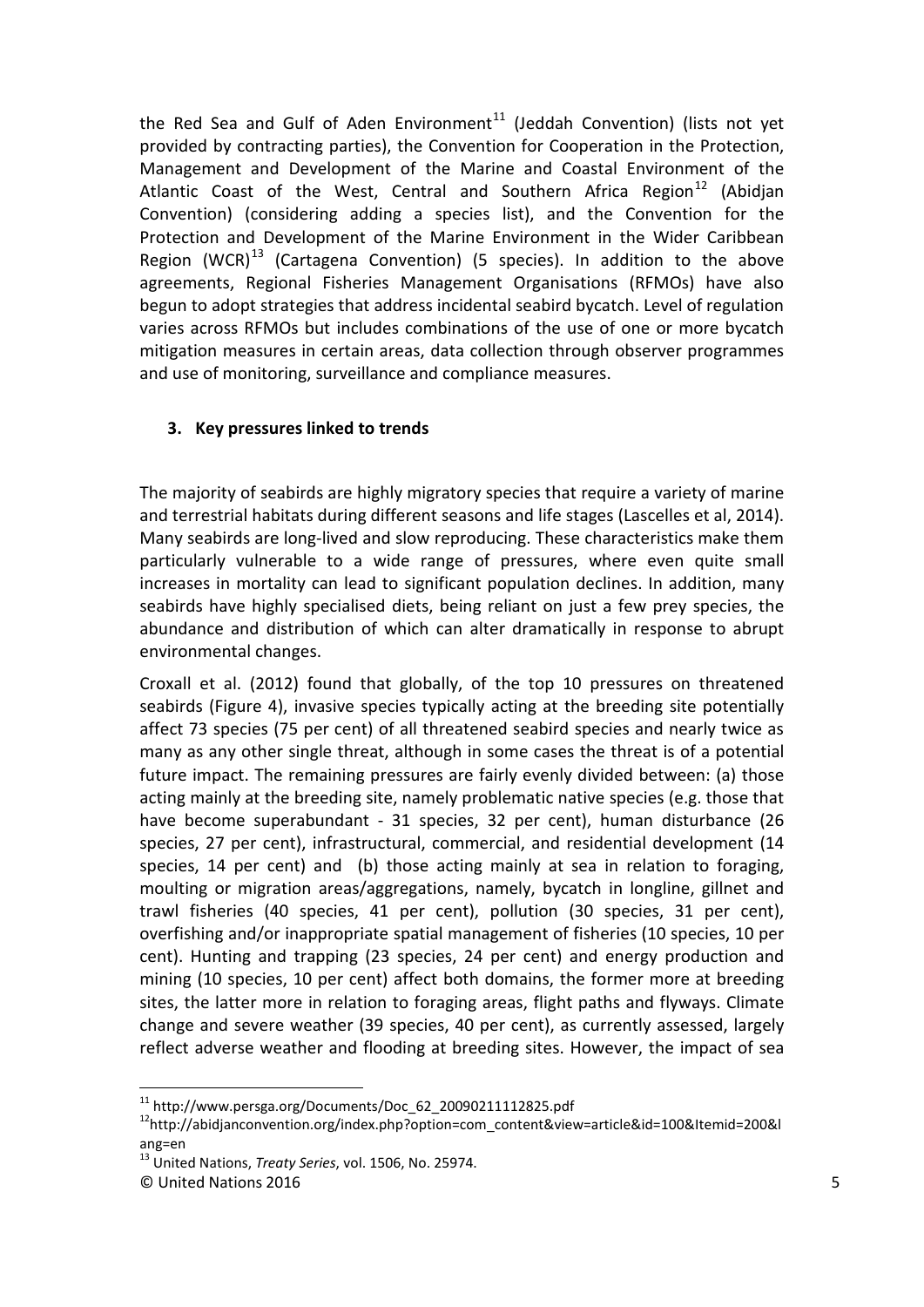level rise is clearly an important driver of change that is increasingly affecting seabirds in many ways, albeit mainly in the medium to long term (i.e., at time frames mostly outside those of relevance to IUCN Red List criteria). The relative importance of threats is largely similar when only those of high impact are considered, although bycatch becomes almost as significant as the effects of invasive alien species (Croxall et al., 2012).



Figure 4: threats to threatened (a) seabirds (n=346 species); (b) pelagic seabirds (n=197 species); (c) coastal seabirds (n=146 species). Source: Croxall et al., 2012.

Commercial fisheries are the most serious at-sea pressure facing the world's seabirds, affecting both adult and juvenile birds. Despite data gaps, each year incidental bycatch in longline fisheries is estimated to kill 160,000-320,000 seabirds from 70 species, although there is evidence of substantially reduced bycatch in some

© United Nations 2016 6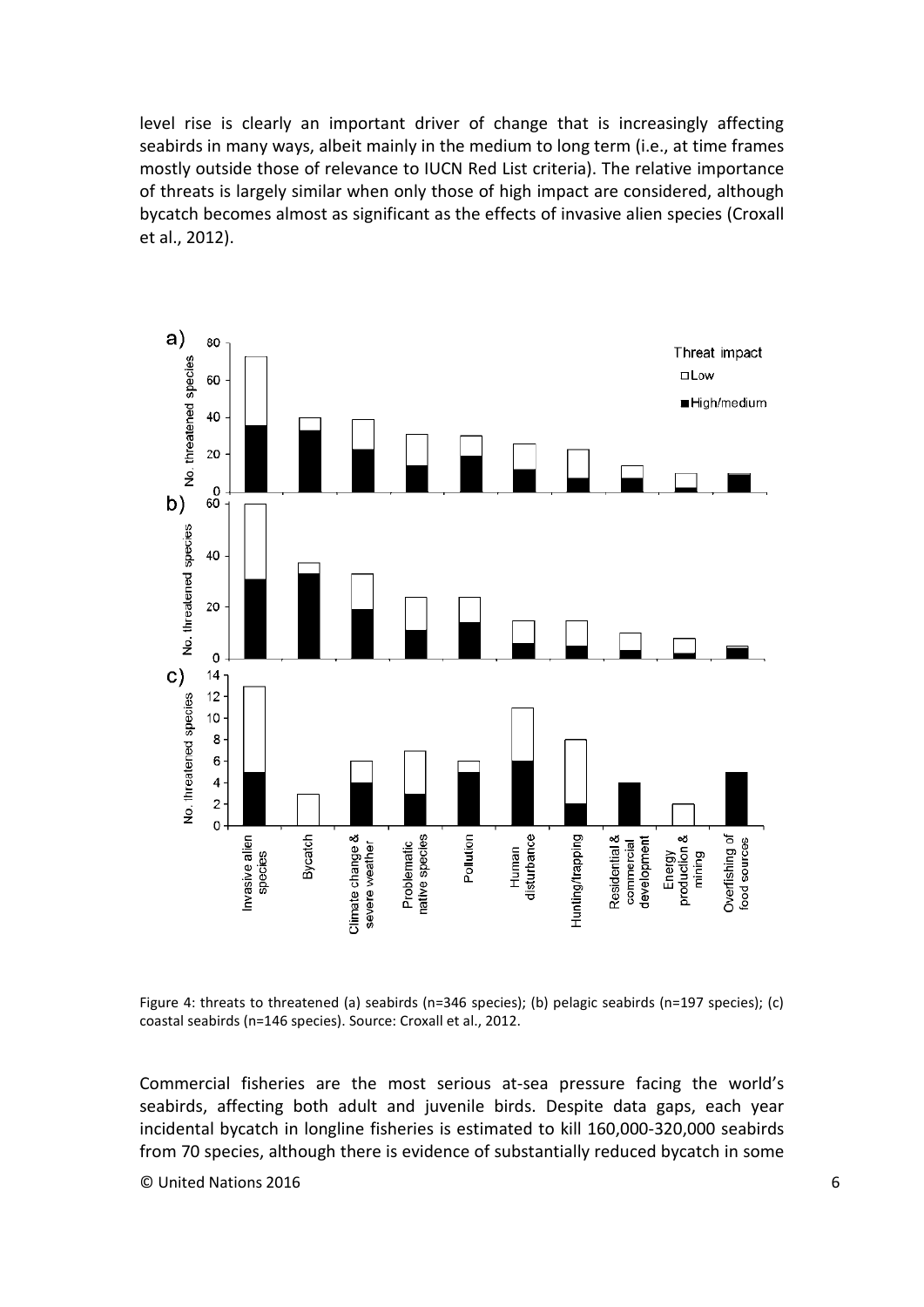key fisheries where the pressure has been managed (Anderson et al., 2011). Several papers have reviewed seabird bycatch rates in both demersal (bottom) and pelagic (upper water column) longline fisheries in various regions (e.g., Brothers, 1991; Dunn and Steel, 2001; BirdLife International, 2007; Steven et al., 2007; Bugoni et al., 2008; Rivera et al., 2008; Waugh et al., 2008; Kirby et al., 2009, Waugh et al., 2012), and two assessments have been made on a global scale (Nel and Taylor, 2003; Anderson et al., 2011). The fleets identified as having the highest levels of seabird bycatch include the Spanish hake fleet in the Gran Sol area, the Japanese pelagic tuna fleet in the North Pacific, the Namibian hake fleet and the Nordic demersal fleets (Anderson et al., 2011). The impacts of illegal, unreported, and unregulated fishing (IUU) on seabirds have been estimated in the thousands of individuals each year south of 30° S but are inherently difficult to assess here and elsewhere (Anderson et al., 2011).

Since 1992 a global moratorium has been imposed on the use of all large-scale pelagic drift-net fishing on the high seas, including enclosed and semi-enclosed seas (General Assembly resolution 46/215). Gillnet fisheries (both set and drift nets) are, however, still permitted to operate within a State's Exclusive Economic Zone (EEZ). Although many data gaps remain, hampering assessment, a review of existing data shows that gillnets are responsible for the incidental capture of large numbers of birds, sharks and marine mammals (e.g., Northridge, 1991; Hall, 1998; Tasker et al*.,* 2000; Johnson et al*.,* 2005; Rogan and Mackey, 2007; Žydelis et al*.,* 2013). Amongst birds, the pursuit-diving species, such as divers (loons), grebes, seaducks, auks and cormorants, are the most vulnerable to entanglement (Piatt and Nettleship, 1987; Žydelis et al., 2009). The most recent global review estimated incidental bycatch in gillnet fisheries at 400,000 seabirds from 150 coastal and diving species each year (Žydelis et al., 2013). The highest bycatch has been reported in the Northwest Pacific, Iceland and the Baltic Sea (Žydelis et al., 2013).

Although seabird bycatch in long-line fishing has been known since the 1980s, the threat posed by trawl fisheries has also become apparent in recent years (Bartle, 1991; Weimerskirch et al., 2000; Sullivan et al*.,* 2006). No global review of the impact of trawl fishing on seabirds has been undertaken, but a number of regional and national levels studies highlight the significance of the problem (Gonzalez-Zevallos et al., 2007; Petersen et al., 2008; Yorio et al., 2010) with tens of thousands of 40 larger species of seabird thought to be killed each year. Trawling can also alter benthic habitats which may have indirect impacts on seabirds via the effect this has on forage fish species (see, for example, Chapter 36A).

Fisheries may compete with seabirds for their prey items, and overfishing of both forage species and predatory species that help aggregate food sources for seabirds have been cited as a reason for the decline in several species (e.g., Becker and Beissinger, 2006; Camphuysen, 2005). Cury et al. (2011) assessed prey abundance and breeding success for 14 bird species within the Atlantic, Pacific, and Southern Oceans and found that when less than one third of the maximum prey biomass was available to seabirds, their productivity was adversely affected.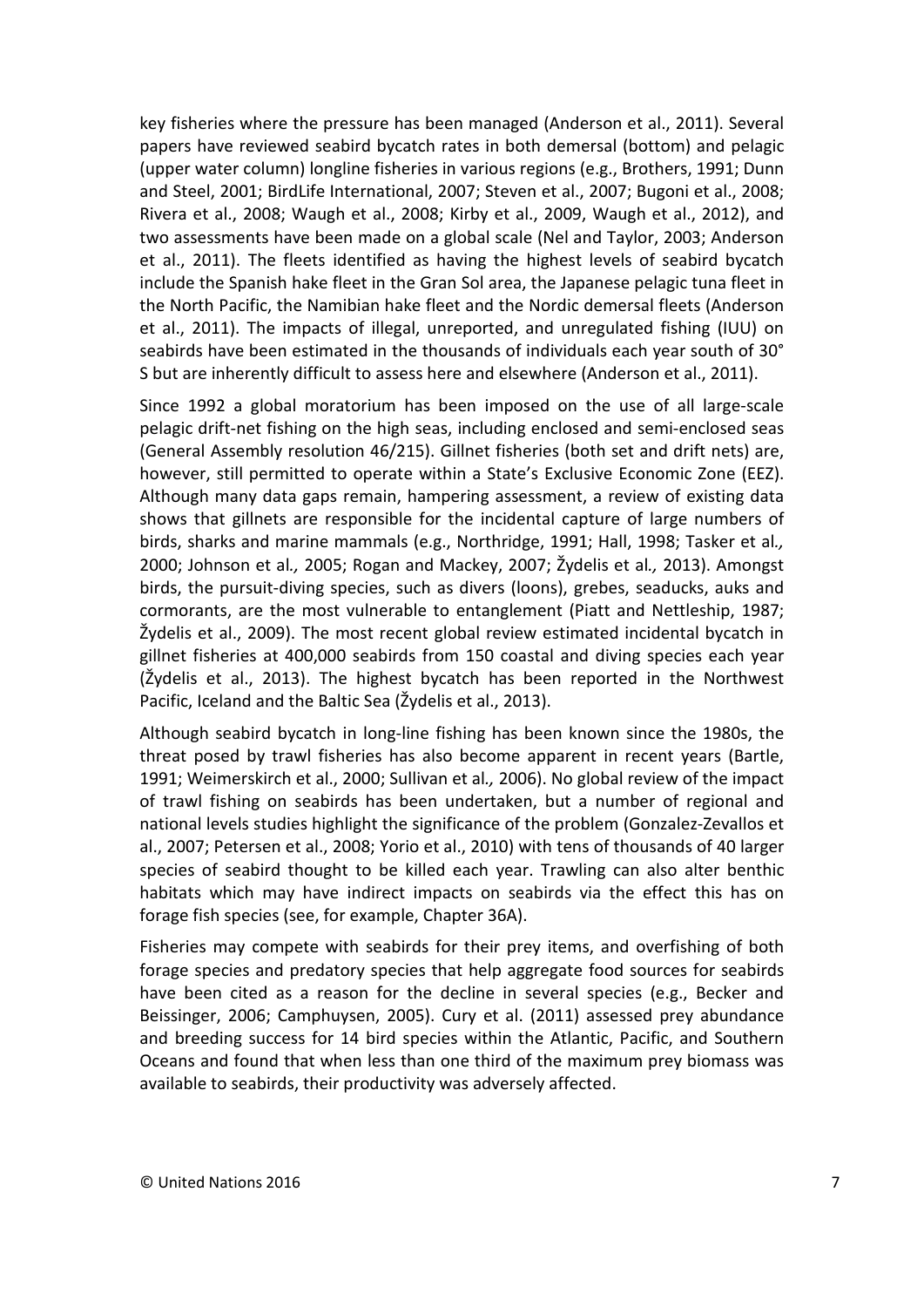Climate change and severe weather driven by habitat shifts and alterations, storms and flooding, and temperature extremes are already affecting some seabird species. Species' sensitivity and adaptive capacity depend on a suite of taxon-specific biological and ecological traits; as well as the degree to which they are exposed to changes in climate (Foden et al. 2013). Known negative impacts may include loss of habitat, decreased marine productivity causing shifts in location of prey, and shifts in range and migration routes due to changes in winds, ocean currents and sea surface temperature (e.g. Forcada and Trathan, 2009; Hazen et al., 2012; Sydeman et al., 2012).

Pollution in various forms is a widespread problem adversely affecting many seabirds. Oil spills, from both offshore facilities and shipping tankers, can cause mortalities that lead to population-level impacts, particularly when they occur within the most sensitive sites. Single spills have been recorded as killing up to a quarter of a million birds (García et al., 2003) and causing the loss of 7 per cent of regional populations of certain species (Piatt and Ford, 1996). Since its advent, plastic in the form of solid waste materials has become ubiquitous in all oceans of the world and entanglement and ingestion of this material by seabirds is now a widespread problem, affecting at least 100 species (Laist, 1997, Provencher et al. 2014).

Attraction to artificial sources of light has been recorded in at least 21 species of Procellariiformes, as well as in several other seabird groups, and has a detrimental effect on some globally threatened populations (Reed et al., 1985), notably shearwater (e.g. Day et al. 2003) and Pterodroma (e.g. Ainley et al. 1997; Le Corre et al. 2002;) species around their breeding colonies. Light-induced seabird collisions at sea, either with fishing vessels (such as those emitting light to catch squid) or with marine oil platforms, are difficult to quantify, occurring episodically particularly in low-visibility conditions and probably exacerbated by seabirds' attraction to bright lights and flares (Ronconi et al 2014). However, up to tens of thousands of seabirds have been observed in a single collision event (Montevecchi, 2006).

Impacts from shipping may include water and air pollution, disturbance, and collision. The level of impact may increase in the future as ship traffic increases, particularly in sensitive areas such as the Arctic, where key seabird habitats and potential shipping routes may overlap, and further exacerbate impacts from predicted climate change (Humphries and Huettman 2014).

# **4. Major ecosystem services provided by the species group and impacts of pressures on provision of these services**

#### *4.1 Services to ecosystems*

The role of seabirds as potential indicators of marine conditions is widely acknowledged (e.g., Boyd et al., 2006; Piatt et al*.,* 2007; Parsons et al*.*, 2008). Many studies use aspects of seabird biology and ecology, especially productivity and population trends, to infer relationships with and/or effects on and/or correlate with aspects of the marine environment, particularly food availability.

© United Nations 2016 8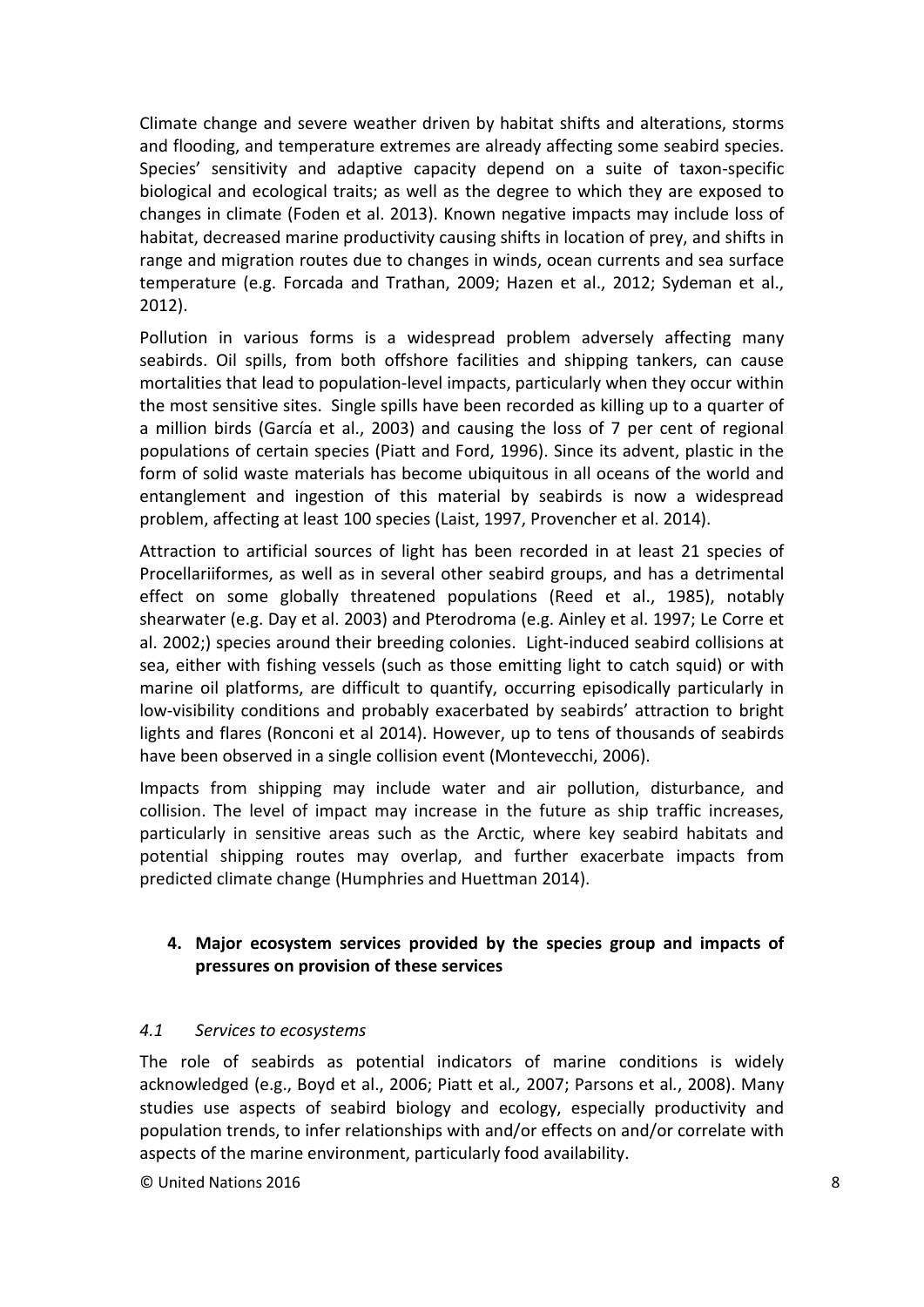Seabirds play a key role in nutrient cycling via the shaping of the plant community in their terrestrial and coastal breeding habitat. Seabirds transport allochthonous nutrients (i.e., fixed nitrogen, phosphorus, and trace elements), mainly via their guano, to seabird colonies (i.e., cross-ecosystem subsidies). They also shape plant communities in their breeding habitat by creating physical disturbance, dispersing seeds, and bioturbating the soil with their burrowing (Ellis, 2005; Bancroft et al., 2005). These functions provided by seabirds increase productivity and diversity in terrestrial and coastal ecosystems surrounding seabird colonies (Powell et al*.*, 1991; Bosman et al., 1986; Brimble et al., 2009).

#### *4.2 Direct services to humans including economic and livelihood services*

Seabirds contribute several provisioning (e.g., protein, guano) services, play an important cultural role in many countries (e.g., for the Maori of New Zealand and the Tsimshian of Alaska), and feature in Greek, Hawaiian and Christian mythology. Seabird breeding colonies are increasingly used as a means to generate tourism income.

Seabird guano has excellent properties as a natural fertilizer enriching both terrestrial (Havik et al. 2014) and marine (Gagnon et al. 2013) environments. It consists of nitrogen-rich ammonium oxalate and urate, phosphates, as well as some earth salts and impurities. It typically contains 8 to 16 per cent nitrogen (the majority of which is uric acid), 8 to 12 per cent equivalent phosphoric acid, and 2 to 3 per cent equivalent potash. Archaeological evidence suggests that Andean peoples have collected seabird guano for well over 1,500 years (Collar et al., 2007). A harvest boom in the nineteenth century, called the "white gold rush", saw tens of thousands of workers extracting guano from the Peruvian seabird breeding islands and loading thousands of tons onto each ship. Other harvested guano islands were located in the Caribbean, atolls in the Central Pacific, and off the coast of Namibia, South Africa, Oman, Patagonia, and Baja California (Skaggs, 1994). This unsustainable harvest resulted in massive deposits of guano, in some cases more than 50 m deep, being severely depleted. Many areas of the industry collapsed, although some Peruvian islands are still managed for guano on a rotational system (Méndez, 1987).

Harvesting of seabird adults, chicks, eggs, and feathers have been important activities for some coastal communities for many centuries, but have also driven seabird declines. Bones were used to make fishing hooks and musical instruments and to engrave tattoos; feathers featured prominently in the millinery trade and are still used in some countries for local arts and handicrafts, e.g., to make cloaks and hair adornments (Spennemann, 1998). The meat and eggs still form key sources of protein. Harvest methods have changed over time to include more efficient tools, making the seabirds more exposed to excessive harvesting. Declines in a number of species have been attributed to over-exploitation. Harvesting quotas exist in some areas, such as in the Seychelles (limited to 20 per cent of Sooty Tern eggs each year), New Zealand (limited to 13 per cent of Sooty Shearwater chicks each year (Newman et al., 2009), and the United Kingdom (limited to 2,000 Northern Gannet each year). © United Nations 2016 9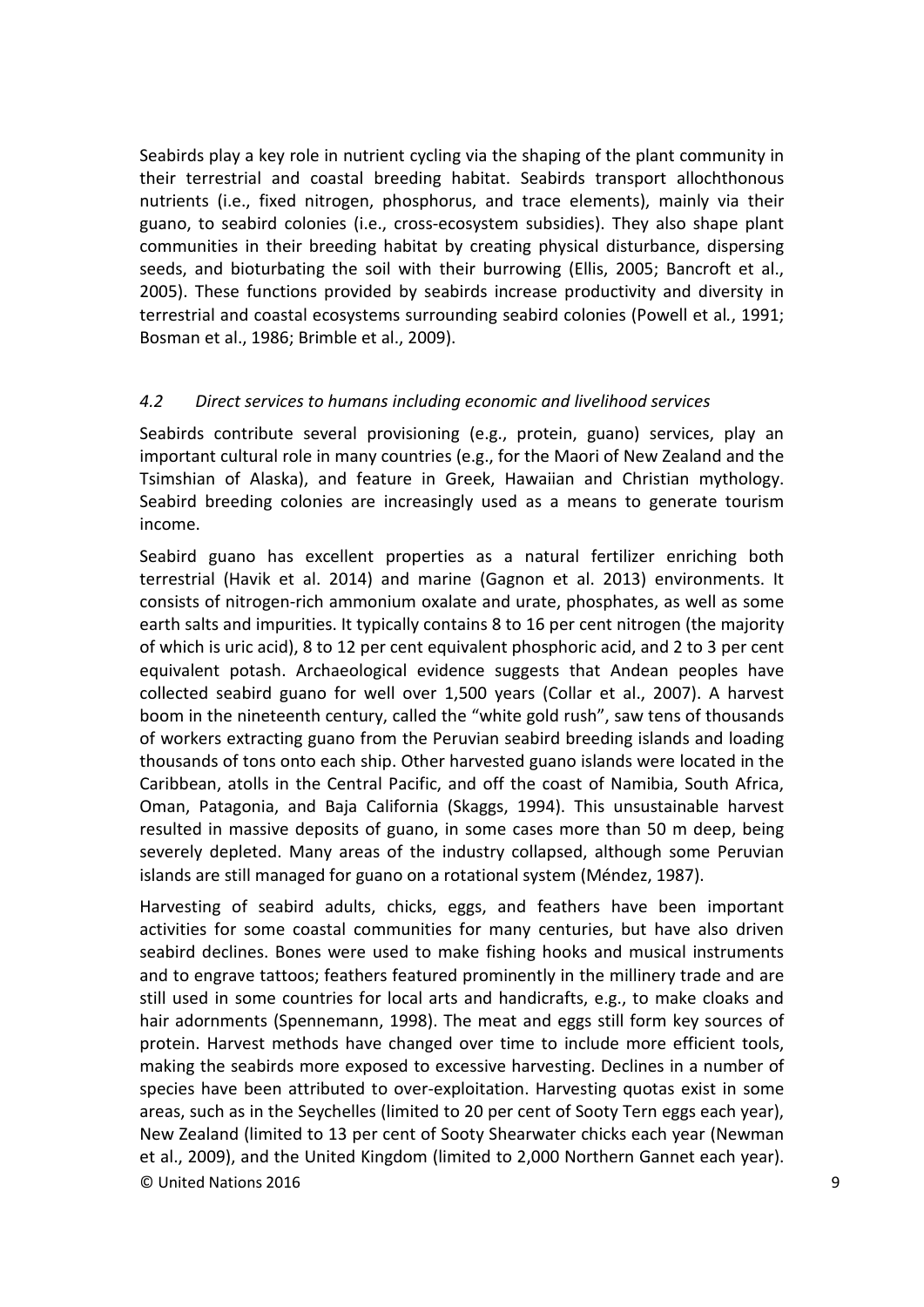However, unregulated harvesting is a substantial problem in the entire Arctic region (2 million adults and countless eggs of several species of Alcidae are taken each year (Merkel, 2008))**,** the Tuamotus and the Marquesas (egg collection), Peru (Waved Albatross and Humboldt Penguin), Madagascar (egg collection), Jamaica (egg collection (Haynes, 1987)) and Indonesia.

For centuries fishers have used seabirds as a visual guide to locate fishing areas. They remain important for artisanal operations (such as in Hawaii, Comoros, Madagascar and Tanzania), which search for flocks of seabirds in order to find fish. Without seabirds, these livelihoods (e.g., catching small skipjack and juvenile yellow-fin tuna) could disappear or be substantially adversely affected.

Viewing seabirds is an increasingly popular pastime for many tourists; many spectacular breeding colonies are accessible to visitors and revenues generated contribute substantially to local economies (Steven et al., 2013). For example, in Australia, the Phillip Island Little Penguin colony receives half a million visitors a year, spending 35 million Australian dollars (Marsden Jacob Associates, 2008). A single African Penguin colony in South Africa generates United States dollars 2 million/yr in tourist revenue (Lewis et al., 2012). In New Zealand, nature-based tourism relying primarily on the Yellow-eyed Penguin returned 100 million dollars annually to the Dunedin economy, hence a single breeding pair could be worth 60,000 dollars/yr (Tisdell, 2008). The Royal Society for the Protection of Birds (RSPB) estimated that four of its seabird reserves in the UK (one each in England, Northern Ireland, Scotland and Wales) together generated around 1.5million dollars/yr for the local economies (RSPB 2010). Tourism in the Galapagos is thought to generate over 62 million dollars each year; seabirds are a prime reason for visiting. Pelagic trips to view seabirds at sea have also become popular, particularly in Europe, North America and the Southern Ocean. The value of these trips has not been quantified to any degree, but is likely to be significant; for example, 80,000 dollars was spent on a single pelagic trip off South Africa (Turpie and Ryan, 1999).

# **5. Conservation responses and factors for sustainability**

Data on seabird distribution, abundance, behaviour and pressures can be used to inform the design of effective management regimes (Lascelles et al 2012). Management decisions can be guided by: (1) where the key areas are, (2) when these areas are used, (3) what variables explain seabird presence in a given area, (4) the threat status of species in a given area, (5) what pressures may be adversely affecting the species, associated habitats and processes, (6) what management actions are needed to address these threats, and (7) how any management intervention can best be monitored to assess its effectiveness.

Depending on the species, the priority actions needed may involve: (a) formal and effective protection of the most important sites. For site protection to be effective, it should ensure that areas are large enough to capture critical behaviour (such as key breeding sites, the marine areas around them used for maintenance and more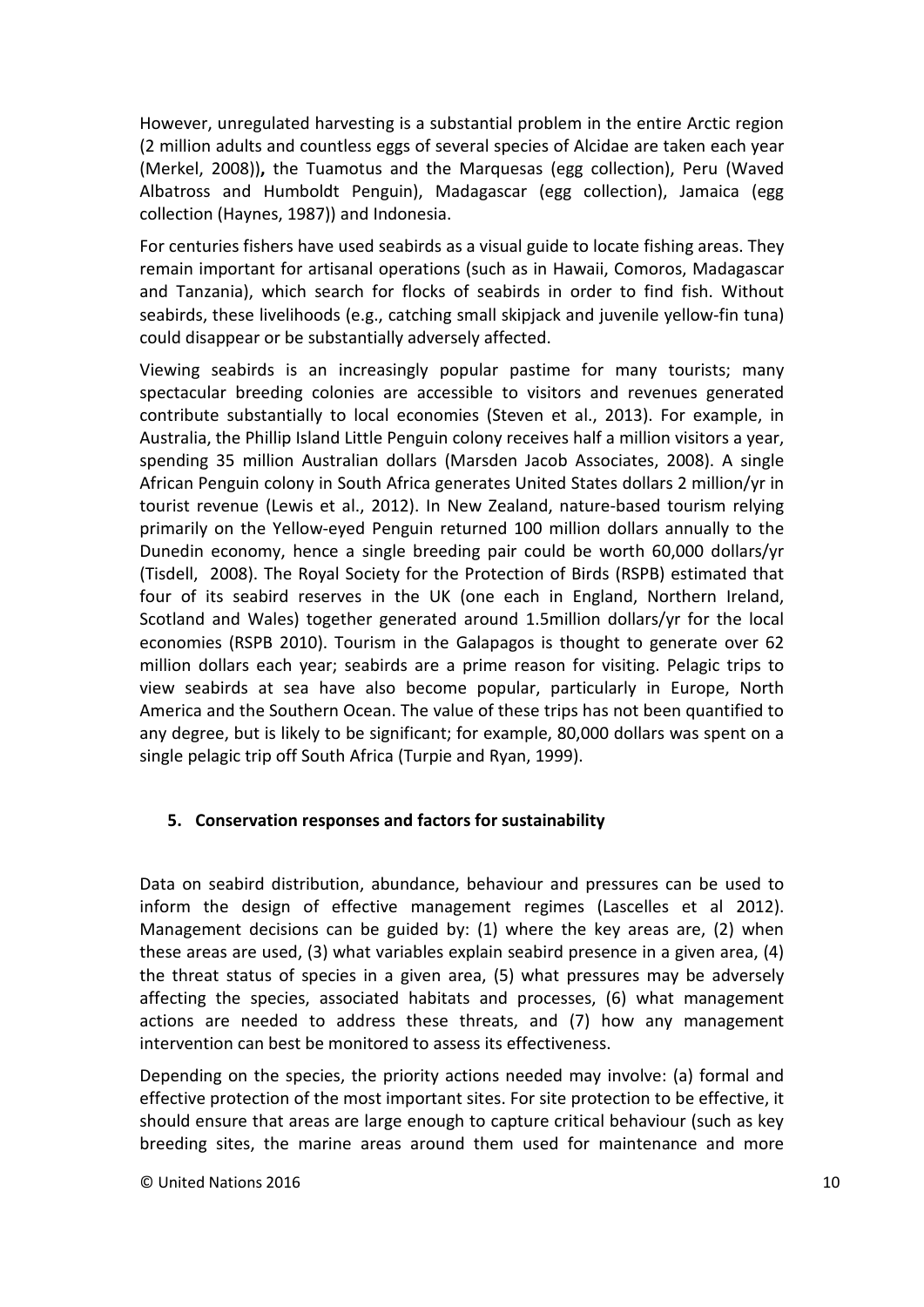distant feeding and aggregation sites), consider temporal and spatial variations, and have adequate regulation to minimise effects of any pressures. Where national, regional and global networks of Marine Protected Areas (MPAs) are being developed, inclusion of key sites in those networks would contribute substantially to the necessary site protection; (b) removal or control of invasive, and especially predatory, alien species from areas used for seabird breeding, feeding and/or aggregation, as part of habitat and species recovery initiatives; and (c) reduction of bycatch to levels that do not pose a threat of species decline. For many uncommon species or species of low productivity, this likely can only be achieved when bycatch is reduced to near zero. Other, more generic actions, such as education and awareness-raising and accompanying stakeholder involvement, are also high priorities, as are some more species-specific activities, such as harvest management, species reintroductions and species recovery. Although it is relatively straightforward to derive these generic recommendations for conservation action, it can be costly and difficult to implement them effectively and at a sufficient scale to make a difference to the conservation status of seabird species. However, progress has been achieved in recent years in terms of the three highest priority actions, but despite these successes, problems will continue without further action.

Where simple seabird mitigation measures have been implemented, there is evidence of substantially reduced bycatch in some key fisheries where the pressure has been managed (e.g. Anderson et al., 2011), including a greater than 95 per cent reduction in some areas (Maree et al., 2014). The main tuna RFMOs now have voluntary or binding regulations in place that require the use of a combination of mitigation techniques in different geographies, though their effectiveness may be hampered by a lack of monitoring and/or enforcement.

Key sites for seabirds have begun to be protected in several countries, primarily covering selected breeding sites on land, though marine designation for seabirds has also advanced, with new MPAs in Europe, the Antarctic and the Americas in recent years. Where eradications and/or controls of invasive alien species have been undertaken, recoveries of seabird populations have been rapid and dramatic (e.g Pitman et al., 2005), and a great number of larger islands are now being tackled. Translocations of some species to new locations have also proved an effective conservation strategy for several species (e.g. Carlile et al., 2003; Madeiros 2004).

Actions that are implementing an ecosystem approach to capture fisheries management are discussed in Part IV of this assessment; many of those measures, including better management of selectivity of fishing gear and including ecosystem feeding requirements in setting fishery harvest limits, will contribute to improving the conservation status of seabirds if implemented effectively.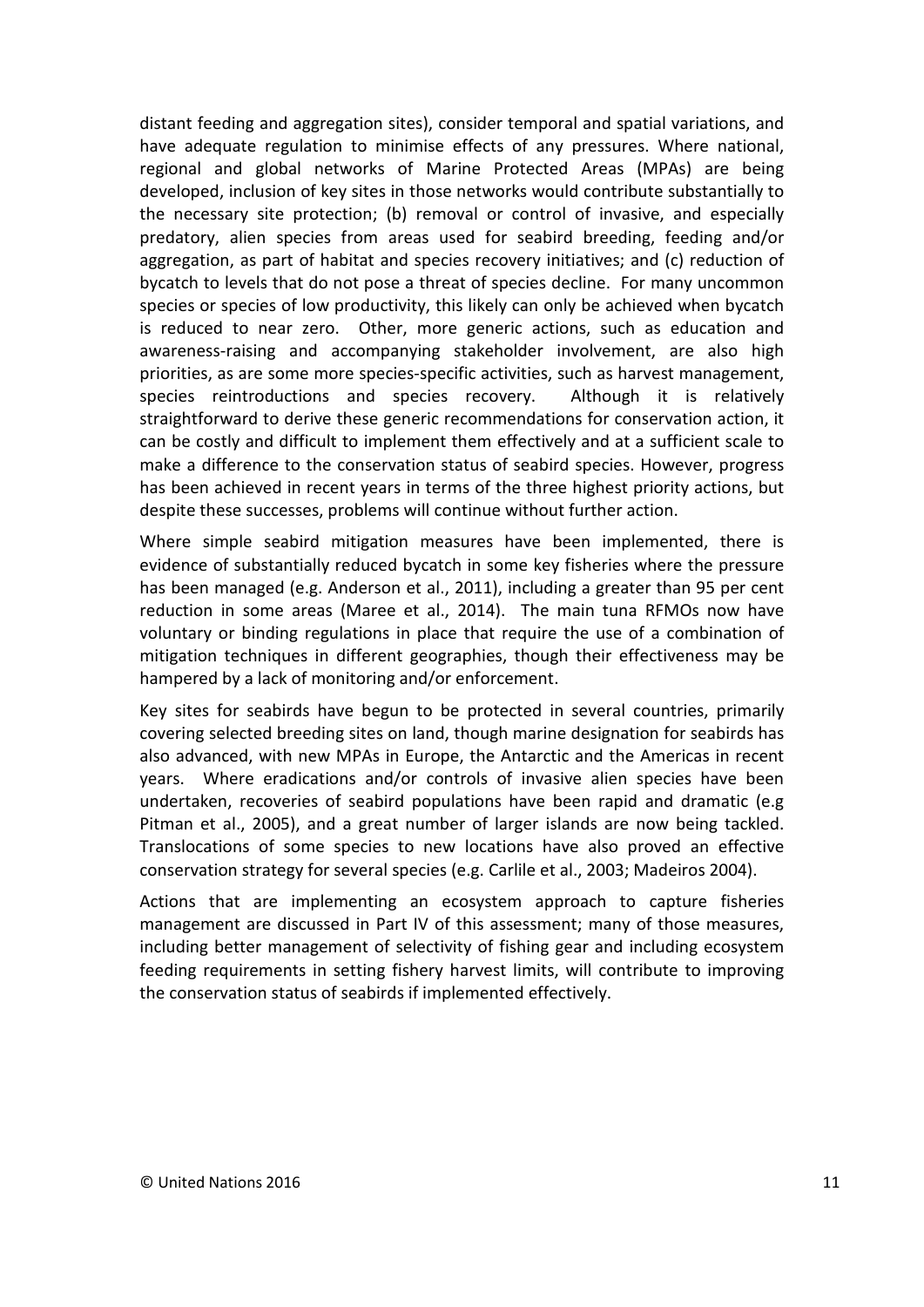#### **References**

- Ainley, D.G., Podolsky, R., DeForest, L. and Spencer, G. (1997) New insights into the status of the Hawaiian petrel on Kauai. Colon. *Waterbirds* 20: 24–30.
- Anderson, O.R.J., Small, C.J., Croxall, J.P., Dunn, E.K., Sullivan, B.J., Yates, O., and Black, A. (2011). Global seabird bycatch in longline fisheries. *Endangered Species Research* 14: 91–106.
- Bancroft, W.J., Roberts, J.D., and Garkaklis, M.J. (2005). Burrowing seabirds drive decreased diversity and structural complexity, and increased productivity in insular-vegetation communities. *Australian Journal of Botany* 53: 231–241.
- Bartle, J.A. (1991). Incidental capture of seabirds in the New Zealand Subantarctic Squid trawl fishery, 1990. *Bird Conservation International* 1: 351–359.
- Becker, B.H., and Beissinger, S.R. (2006). Centennial decline in the trophic level of an endangered seabird after fisheries decline. *Conservation Biology* 20: 470– 479.
- BirdLife International (2007). Distribution of albatrosses and petrels in the WCPFC Convention Area and overlap with WCPFC longline fishing effort. Paper submitted to WCPFC Scientific Committee Third Regular Session 13–24 August 2007, Honolulu, United States of America. WCPFC-SC3-EB SWG/IP-17.
- BirdLife International (2012). The Red List Index for species covered by the Agreement on the Conservation of Albatrosses and Petrels. MoP4 Inf 03 Agenda Item 7.5. Fourth Meeting of the Parties Lima, Peru, 23 – 27 April 2012.
- Bosman, A.L., Du Toit, J.T., Hockey, P.A.R., and Branch, G.M. (1986). A field experiment demonstrating the influence of seabird guano on intertidal primary production. *Estuarine, Coastal and Shelf Science* 23(3): 283-294.
- Boyd I.L., Wanless, S., and Camphuysen, K., editors (2006). *Top predators in marine ecosystems: their role in monitoring and management*. Cambridge, UK: Cambridge University Press.
- Brimble, S.K., Blais, J.M., Kimpe, L.E., Mallory, M.L., Keatley, B.E., Douglas, M.S.V., and Smol, J.P. (2009). Bioenrichment of trace elements in a series of ponds near a northern fulmar (Fulmarus glacialis) colony at Cape Vera, Devon Island. *Canadian Journal of Fisheries and Aquatic Science* 66: 949–958.
- Brothers, N.P. (1991). Albatross mortality and associated bait loss in the Japanese longline fishery in the Southern Ocean. *Biological Conservation* 55: 255–268.
- Bugoni, L., Neves, T.S., Leite, N.O. Jr., and Carvalho, D. (2008). Potential bycatch of seabirds and turtles in hook and- line fisheries of the Itaipava Fleet, Brazil. *Fish Research* 90: 217–224.
- Butchart, S.H.M., Stattersfield, A.J., Bennun, L.A., Shutes, S.M., Akçakaya, H.R., Baillie, J.E.M., Stuart, S.N., Hilton-Taylor, C., Mace, G.M. (2004). Measuring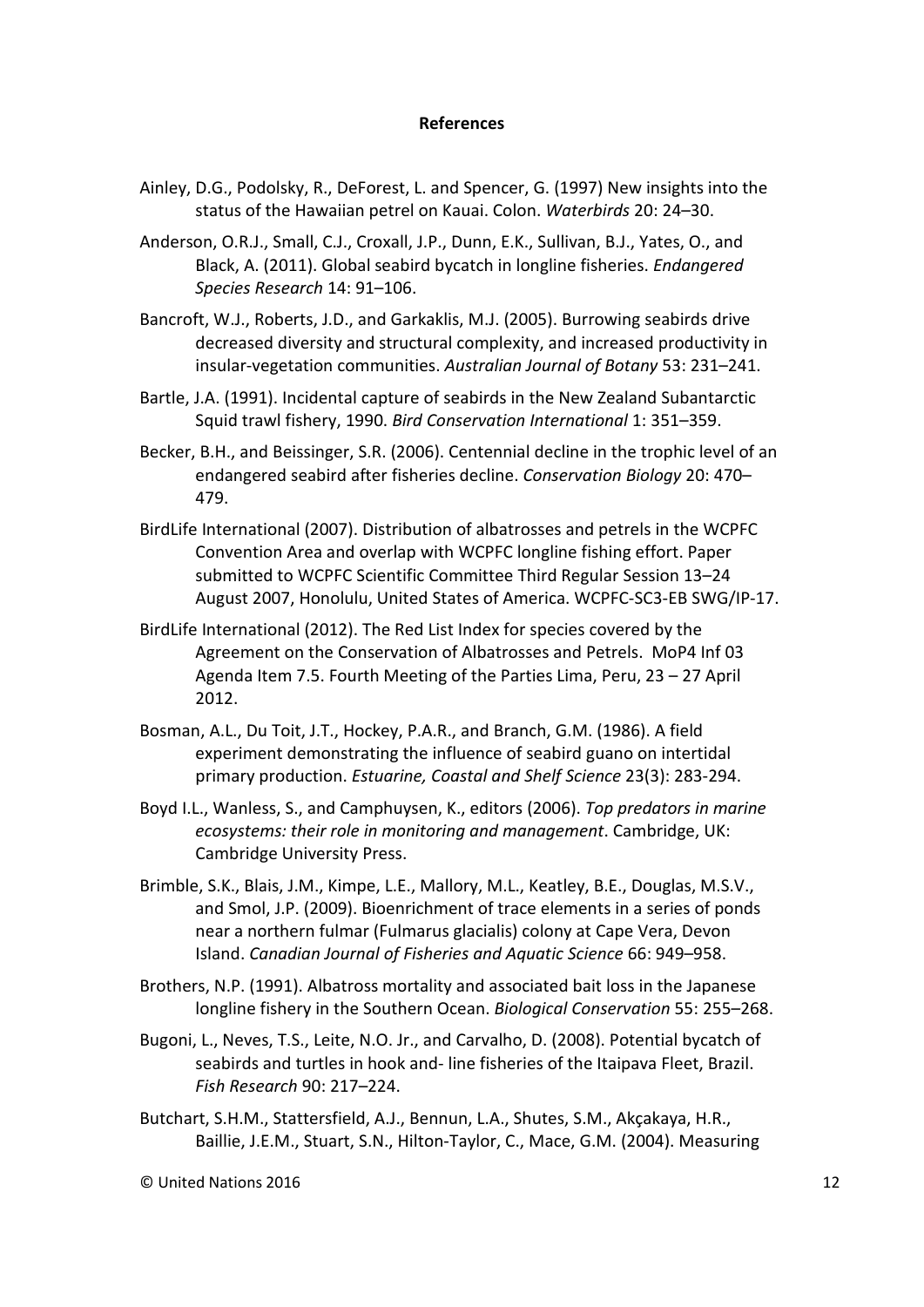global trends in the status of biodiversity: Red List Indices for birds. *PLoS Biology* 2: 2294–2304.

- Butchart, S.H.M., Akçakaya, H.R., Chanson, J., Baillie, J.E.M., Collen, B., Quader, S., Turner, W.R., Amin, R., Stuart, S.N., Hilton-Taylor, C., and Mace, G.M. (2007). Improvements to the Red List Index. *PLoS One* 2(1): e140. doi:10.1371/journal.pone.0000140.
- Camphuysen, C.J. (2005). Understanding marine foodweb processes: an ecosystem approach to sustainable sandeel fisheries in the North Sea. *IMPRESS Final Report* Project# Q5RS-2000-30864.
- Carlile, N., Priddel, D., Zino, F., Natavidad, C., Wingate, D.B. ( 2003). A review of four successful recovery programmes for threatened sub-tropical petrels. *Marine Ornithology* 31: 185-192.
- Collar, N.J., Long, A.J., Robles-Gil, P., and Rojo, J. (2007). *Birds and people: bonds in a timeless journey*. Mexico City: CEMEX.
- Croxall, J.P., Butchart, S.H.M., Lascelles, B., Stattersfield, A.J., Sullivan, B., Symes, A., Taylor, P. (2012). Seabird conservation status, threats and priority actions: a global assessment. *Bird Conservation International* 22: 1-34.
- Cury, P.M., Boyd, I.L., Bonhommeau, S., Anker-Nilssen, T., Crawford, R.J.M., Furness, R.W., Mills, J.A., Murphy, E.J., Österblom, H., Paleczny, M., Piatt, J.F., Roux, J.P., Shannon, L., and Sydeman, W.J. (2011). Global Seabird Response to Forage Fish Depletion—One-Third for the Birds. *Science* 334(6063): 1703- 1706.
- Day, R.H., Cooper, B.A. and Telfer, T.C. (2003). Decline of Townsend's (Newell's) shearwater (Puffinus auricularis newelli) on Kauai, Hawaii. Auk 120: 669–679.
- Dunn, E., and Steel, C. (2001). The impact of longline fishing on seabirds in the northeast Atlantic: recommendations for reducing mortality. *NOF Rapportserie Rep. No. 5*, The Royal Society for the Protection of Birds (RSPB), Sandy, United Kingdom.
- Ellis, J.C. (2005). Marine birds on land: a review of plant biomass, species richness, and community composition in seabird colonies*. Plant Ecology* 181: 227–241.
- Foden, W.B., Butchart, S.H.M., Stuart, S.N., Vié, J.C., Akçakaya, H.R., Angulo, A., DeVantier, L.M., Gutsche, A., Turak, E., Cao, L., et al. (2013). Identifying the world's most climate change vulnerable species: a systematic trait-based assessment of all birds, amphibians and corals. *PLoS ONE* 8: e65427.
- Forcada, J., Trathan, P.N. (2009). Penguin responses to climate change in the southern Ocean. *Global Change Biology* 15: 1618–1630.
- Gagnon, K., Rothäusler, E., Syrjänen, A., Yli-Renko, M., VJormalainen, V. (2013). Seabird Guano Fertilizes Baltic Sea Littoral Food Webs. *PloS ONE* DOI:10.1371/journal.pone.0061284.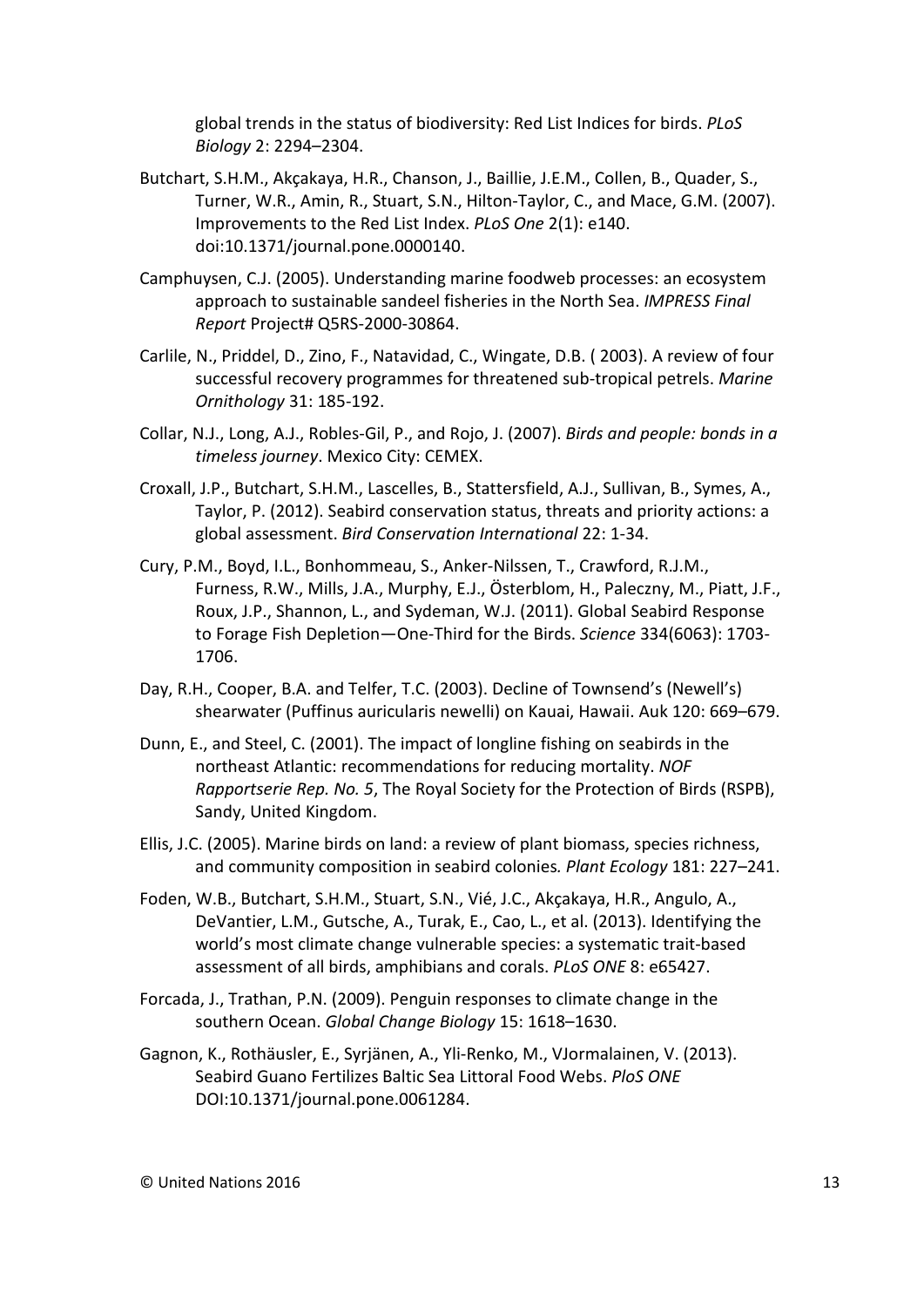- García, L., Viada, C., Moreno-Opo, R., Carboneras, C., Alcade, A., and Gonzalez, F. (2003). *Impacto de la marea negra del "Prestige" sobre las aves marinas*. Madrid: SEO/BirdLife
- Gonzalez-Zevallos, D., Yorio, P., and Caille, G. (2007). Seabird mortality at trawler warp cables and a proposed mitigation measure: a case of study in Golfo San Jorge, Patagonia, Argentina. *Biological Conservation* 136: 108–116.
- Hall, M.A. (1998). An ecological view of the tuna-dolphin problem: impacts and trade-offs. *Reviews in Fish Biology & Fisheries* 8: 1–34.
- Havik, G., Catenazzi, A., Holmgren, M. (2014). Seabird Nutrient Subsidies Benefit Non-Nitrogen Fixing Trees and Alter Species Composition in South American Coastal Dry Forests. PlosOne DOI: 10.1371/journal.pone.0086381
- Haynes, A.M. (1987). Human exploitation of seabirds in Jamaica. *Biological Conservation* 41: 99-124.
- Hazen, E.L., Jorgensen S., Rykaczewski, R.R., Bograd, S.J., Foley, D.G., Jonsen, I.D., Shaffer, S.A., Dunne, J.P., Costa, D.P., et al. (2012). Predicted habitat shifts of Pacific top predators in a changing climate. *Nature Climate Change* 3: 234– 238.
- Humphries, G.R.W., Huettmann, F. (2014).Putting models to a good use: a rapid assessment of Arctic seabird biodiversity indicates potential conflicts with shipping lanes and human activity. *Diversity and Distributions* 02/2014; 20(4). DOI:10.1111/ddi.12177
- Johnson, A., Salvador, G., Kenney, J., Robbins, J., Landry, S., Clapham, P., and Kraus, S. (2005). Fishing gear involved in entanglements of right and humpback whales. *Marine Mammals Science* 21: 635–645.
- Kirby, D., Waugh, S., and Filippi, D. (2009). *Spatial risk indicators for seabird interactions with longline fisheries in the western and central Pacific*. Western and Central Pacific Fisheries Commission-SC5-2009/EB-WP-06.
- Laist, D.W. (1997). Impacts of marine debris: entanglement of marine life in marine debris including a comprehensive list of species with entanglement and ingestion records. In Coe, J.M., and Rogers, D.B., editors. *Marine Debris-Sources, Impacts, and Solutions*. New York: Springer-Verlag. pp. 99–139.
- Lascelles B., Notarbartolo Di Sciara, G., Agardy, T., Cuttelod, A., Eckert, S., Glowka, L., Hoyt, E., Llewellyn, F., Louzao, M., Ridoux, V., and Tetley, M.J., (2014) Migratory marine species: their status, threats and conservation management needs, *Aquatic Conservation: Marine and Freshwater Ecosystems*, 24, pages 111–127. doi: 10.1002/aqc.2512.
- Lascelles et al. (2012). From Hotspots to Site Protection: Identifying Marine Protected Areas for Seabirds around the Globe, *Biological Conservation* 165: 5-14.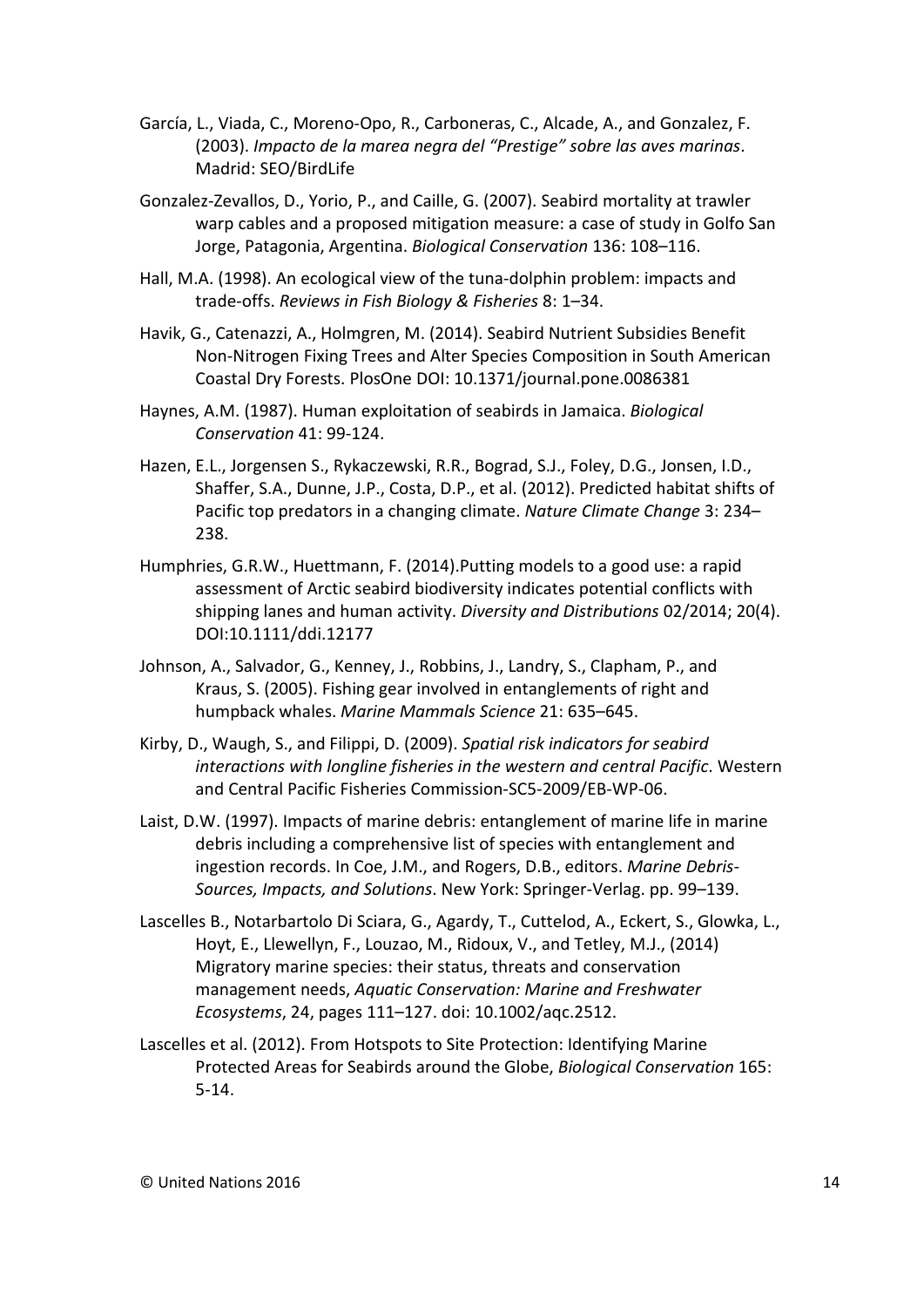- Le Corre, M., Ollivierb, A., Ribes, S., Jouventin, P. (2002). Light-induced mortality of petrels: a 4-year study from Reunion Island (Indian Ocean). *Biological Conservation* 105: 93–102.
- Lewis, S.E.F., Turpie, J.K., and Ryan, P.G. (2012). Are African penguins worth saving? The ecotourism value of the Boulders Beach colony. *African Journal of Marine Science* 34(4): 497-504.
- Madeiros, J. (2004). The 2004 translocation of Cahow chicks to Nonsuch Island. Bermuda Audubon Society 50<sup>th</sup>Anniversary Report: 21–23.
- Maree, B.A., Wanless, R.M., Fairweather, T.P., Sullivan, B.J. and Yates, O. (2014), Significant reductions in mortality of threatened seabirds in a South African trawl fishery. *Animal Conservation*, 17: 520–529. doi: 10.1111/acv.12126.
- Marsden Jacob Associates (2008). *The potential impacts of climate change on the Phillip Island Little Penguin colony - regional economic impacts*.
- Méndez, C. (1987). *Los trabajadores guaneros del Perú, 1840–1879*. Lima: Universidad Nacional Mayor de San Marcos.
- Merkel, F., and Barry, T., (eds). (2008). *Seabird harvest in the Arctic*. CAFF International Secretariat, Circumpolar Seabird Group (CBird), CAFF Technical Report No. 16.
- Montevecchi, W.A. (2006). Influences of artificial light on marine birds. In Rich, C. and Longcore, T., (eds). *Ecological consequences of artificial night lighting*. Washington, D.C.: Island Press.
- Nel, D.C., and Taylor, F.E. (2003). *Globally threatened seabirds at risk from longline fishing: international conservation responsibilities*. BirdLife International Seabird Conservation Programme, BirdLife South Africa, Cape Town.
- Newman, J., Scott, D., Bragg, C., McKechnie, S., Moller, H., and Fletcher, D. (2009). Estimating regional population size and annual harvest intensity of the sooty shearwater in New Zealand. *New Zealand Journal of Zoology*, 36: 307–323.
- Northridge, S. (1991). Driftnet fisheries and their impacts on non-target species: a worldwide review. Rome: FAO (*FAO Fisheries Technical Paper* No. 320).
- Parsons, M., Mitchell, I., Butler, A., Ratcliffe, N., Frederiksen, M., Foste, S., and Reid, J.B. (2008). Seabirds as indicators of the marine environment. *ICES Journal of Marine Science* 65: 1520– 1526.
- Petersen, S.L., Nel, D.C., Ryan, P.G., and Underhill, L.G. (2008). Understanding and mitigating vulnerable bycatch in southern African trawl and longline fisheries. *WWF South Africa Report Series*, 2008/Marine/002.
- Piatt, J.F., and Nettleship, D.N. (1987). Incidental catch of marine birds and mammals in fishing nets off Newfoundland, Canada. *Marine Pollution Bulletin* 18:344– 349.
- Piatt, J.F., Ford, R.G. (1996). How many seabirds were killed by the Exxon Valdez oil spill? In Rice, S.D., Spies, R.B., Wolfe, D.A., and Wright, B.A., editors.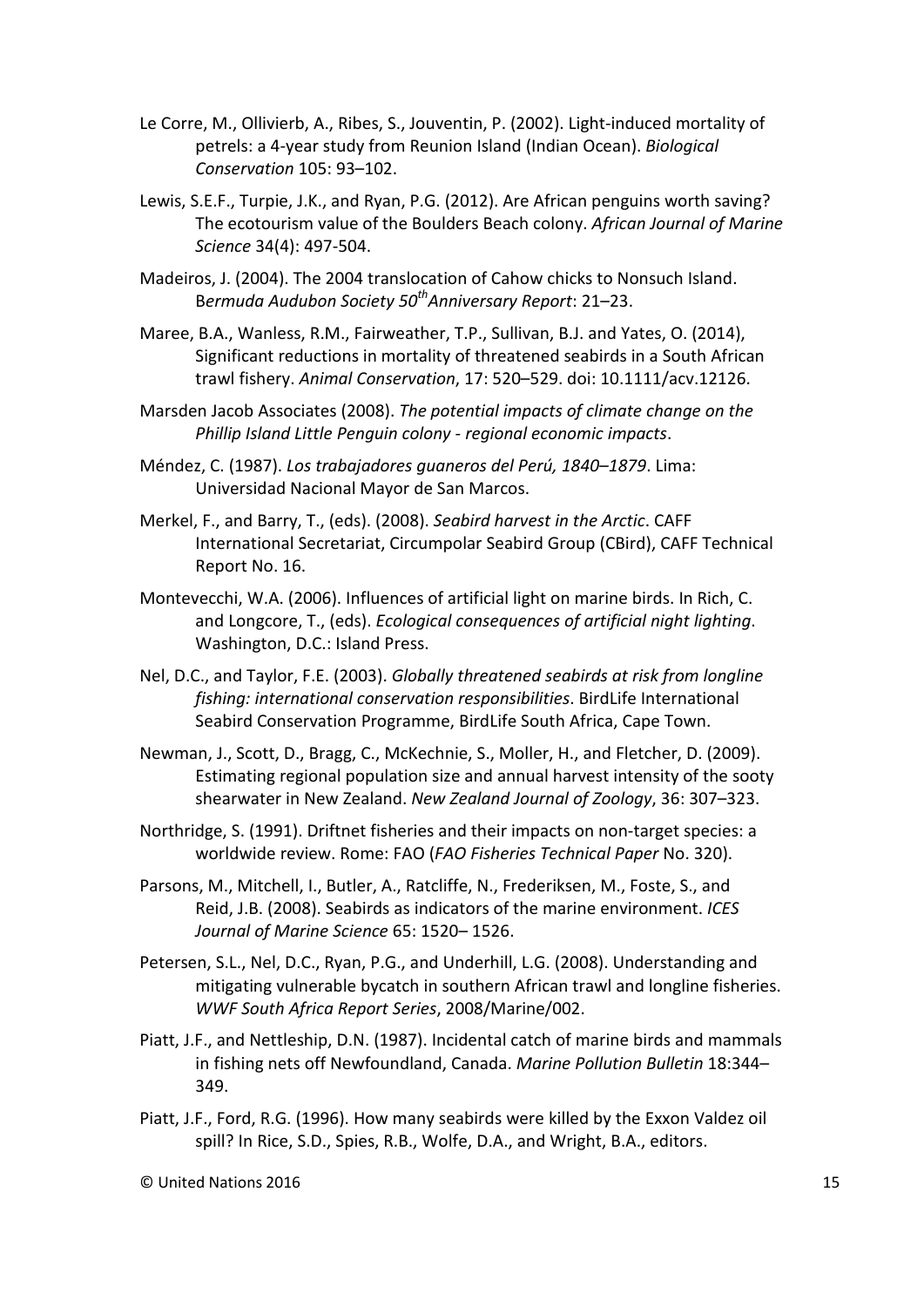Proceedings of the Exxon Valdez oil spill symposium. American Fisheries Society Symposium 18. pp. 712-720.

- Piatt, J.F., Sydeman, W.J., and Wiese, F. (2007). Introduction: a modern role for seabirds as indicators. *Marine Ecological Progress Series* 352: 199–204.
- Pitman, R.L., Balance, L.T. and Bost, C. (2005). Clipperton Island: Pig sty, rat hole and booby prize. *Marine Ornithology* 33: 193–194.
- Powell, G.V.N., Fourquerean J.W., Kenworthy, W.J., and Zieman, J.C. (1991). Bird colonies cause seagrass enrichment in a subtropical estuary: Observational and experimental evidence. *Estuarine, Coastal and Shelf Science* 32(6): 567– 579.
- Provencher et al. 2014. Prevalence of marine debris in marine birds from the North Atlantic. Marine Pollution Bulletin 84:411-417.
- Reed, J.R., Sincock, J.L., and Hailman, J.P. (1985). Light attraction in endangered procellariiform birds: reduction by shielding upward radiation. *The Auk, vol.* 102: 377–383.
- Rivera, K.S., Henry, R.W. III, Shaffer, S.A., LeBoeuf, N., and VanFossen, L. (2008). Seabirds and fisheries in the IATTC area: an update. 9th Meeting of the Inter-American Tropical Tuna Commission (IATTC) Working Group on Stock Assessment, 12–16 May 2008, La Jolla, CA. IATTCSARM- 9-11a.
- Rogan, E., and Mackey, M. (2007). Megafauna bycatch in drift nets for albacore tuna (Thunnus alalunga) in the NE Atlantic. *Fisheries Research* 86: 6–14.
- Ronconi et al 2014. Bird interactions with offshore oil and gas platforms: Review of impacts and monitoring techniques. Journal of Environ mental Management 147:34-45.
- RSPB (Royal Society for the Protection of Birds) (2010). *The local value of seabirds: Estimating spending by visitors to RSPB coastal reserves and associated local economic impact attributable to seabirds*. The RSPB, Sandy, United Kingdom.
- Skaggs, J. (1994). *The Great Guano Rush: Entrepreneurs and American Overseas Expansion*. New York: St. Martin's. ISBN 0312103166.
- Spennemann, D.H.R. (1998). Excessive exploitation of Central Pacific seabird populations at the turn of the 20th Century. *Marine Ornithology* 26: 49–57.
- Steven, R., Castley, J.G., and Buckley, R. (2013). Tourism revenue as a conservation tool for threatened birds in protected areas. *PLoS ONE* 8(5): e62598. doi:10.1371/journal.pone.0062598.
- Sullivan, B.J., Reid, T.A., and Bugoni, L. (2006). Seabird mortality on factory trawlers in the Falkland Islands and beyond. *Biological Conservation* 131: 495–504.
- Sydeman, W.J., Thompson, S.A., Kitaysky, A. (2012). Seabirds and climate change: roadmap for the future. *Marine Ecology Progress Series* 454: 107–117.